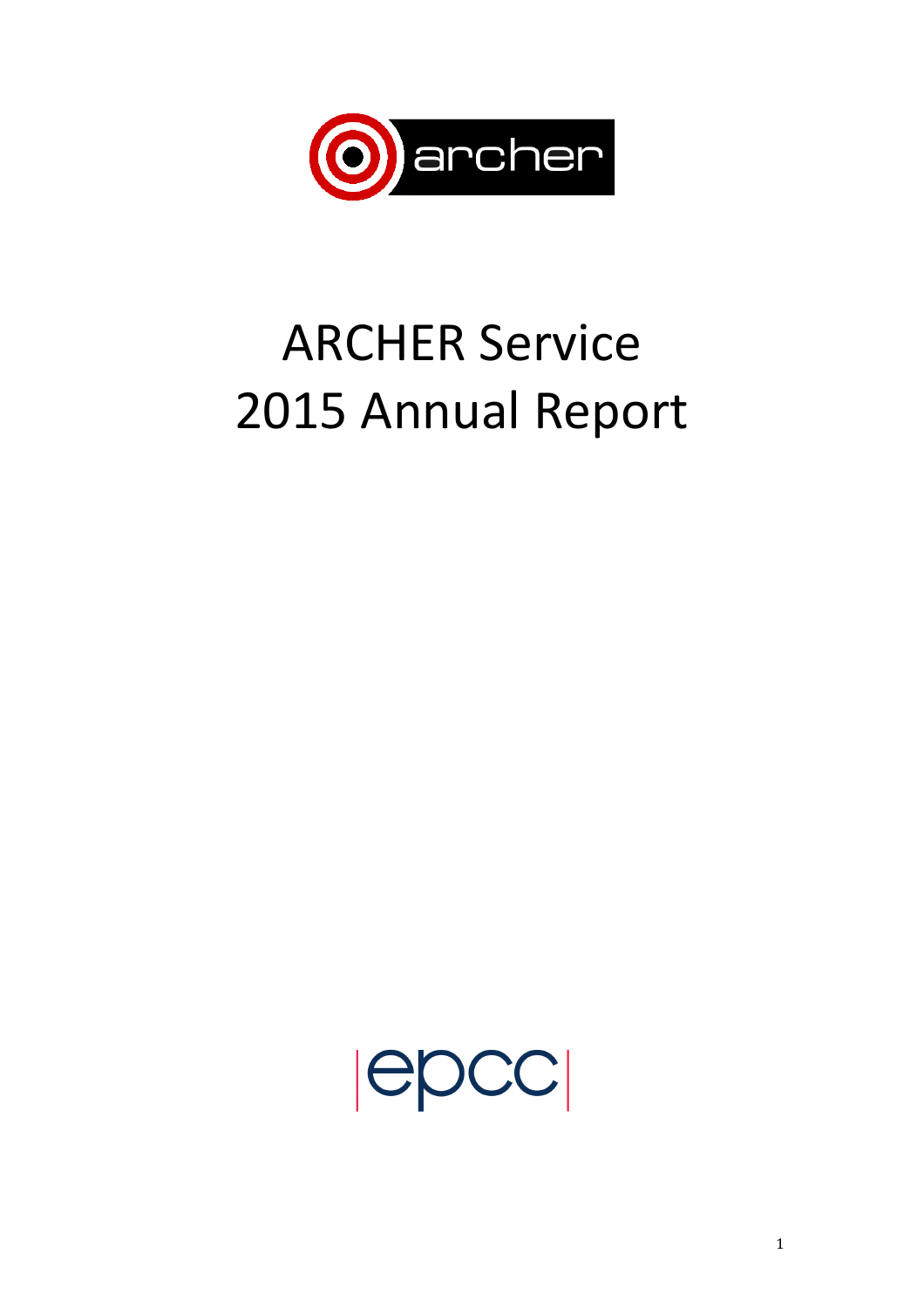# **Document Information and Version History**

| <b>Version:</b> | 1.0                                                                                                                                     |
|-----------------|-----------------------------------------------------------------------------------------------------------------------------------------|
| <b>Status</b>   | Final                                                                                                                                   |
| Author(s):      | Alan Simpson, Anne Whiting, Stephen Booth, Andy Turner, Felipe<br>Popovics, Steve Jordan, Harvey Richardson, Mike Brown, Lorna<br>Smith |
| Reviewer(s)     | Alan Simpson, Lorna Smith, Steve Jordan                                                                                                 |

| <b>Version</b> | <b>Date</b> | <b>Comments, Changes, Status</b> | Authors, contributors,         |
|----------------|-------------|----------------------------------|--------------------------------|
|                |             |                                  | reviewers                      |
|                |             |                                  | Anne Whiting, Jo Beech-        |
| 0.1            | 2016-01-13  | Inputting initial information    | Brandt, Andy Turner, Mike      |
|                |             |                                  | Brown, Lorna Smith             |
| 0.2            | 2016-01-20  | Incorporating individual team    | Anne Whiting, Jo Beech-        |
|                |             | input                            | Brandt, Andy Turner, Mike      |
|                |             |                                  | Brown, Lorna Smith             |
| 0.3            | 2016-01-22  | Incorporating Cray CofE and      | Steve Jordan, Felipe Popovics, |
|                |             | service reports                  | Harvey Richardson              |
| 0.4            | 2016-01-22  | Updated highlights, reviewed and | Andy Turner                    |
|                |             | commented                        |                                |
| 0.5            | 2016-01-22  | Added utilization graphs         | Jo Beech-Brandt                |
| 0.6            | 2016-01-26  | Internal review                  | Alan Simpson                   |
| 0.7            | 2016-01-27  | Updates post review              | Anne Whiting, Harvey           |
|                |             |                                  | Richardson, Andy Turner, Mike  |
|                |             |                                  | Brown                          |
| 1.0            | 2016-01-28  | <b>Version sent to EPSRC</b>     | Alan Simpson, Anne Whiting     |
| 1.1            | 2016-05-05  | Minor change for website         | Jo Beech-Brandt, Alan Simpson  |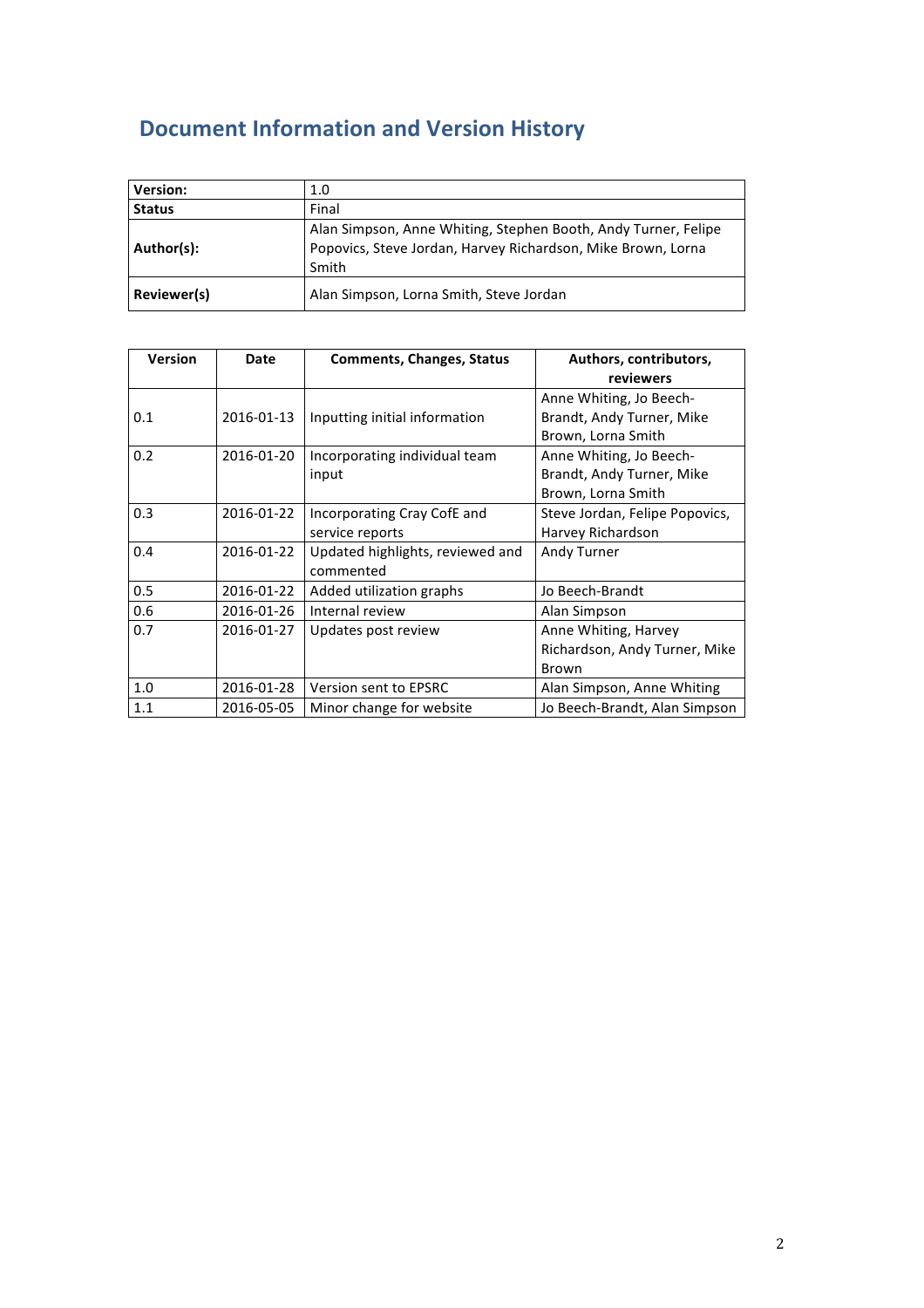# **Table of Contents**

| $1_{-}$ |                                                                                    |  |
|---------|------------------------------------------------------------------------------------|--|
| 2.      |                                                                                    |  |
| 3.      |                                                                                    |  |
| 3.1     |                                                                                    |  |
| 3.2     |                                                                                    |  |
| 3.3     |                                                                                    |  |
|         |                                                                                    |  |
| 4.1     |                                                                                    |  |
| 4.2     |                                                                                    |  |
|         |                                                                                    |  |
| 5.1     |                                                                                    |  |
| 5.2     |                                                                                    |  |
|         |                                                                                    |  |
| 6.1     |                                                                                    |  |
| 6.2     | The ARCHER Driving Test: encouraging new users on to the ARCHER service  11        |  |
| 6.3     | Wee ARCHIE: a Raspberry Pi cluster to educate the next generation of HPC users  12 |  |
| 6.4     |                                                                                    |  |
| 6.5     |                                                                                    |  |
| 7.      |                                                                                    |  |
| 7.1     |                                                                                    |  |
| 7.2     |                                                                                    |  |
| 7.3     |                                                                                    |  |
|         |                                                                                    |  |
| 8.1     |                                                                                    |  |
| 8.2     |                                                                                    |  |
| 8.3     |                                                                                    |  |
| 8.4     |                                                                                    |  |
| 8.5     |                                                                                    |  |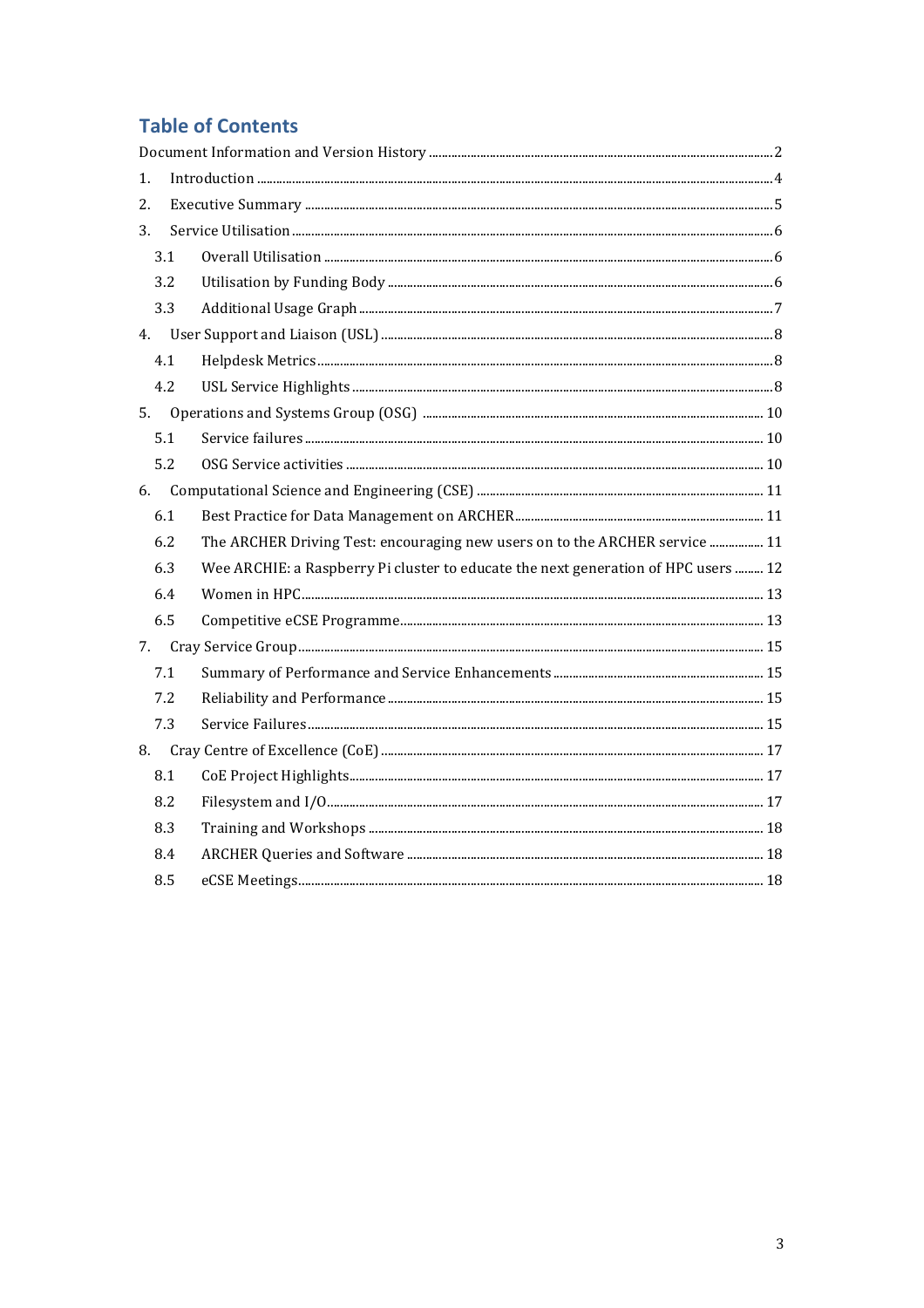# **1. Introduction**

This annual report covers the period from 1 Jan 2015 to 31 Dec 2015.

The report has contributions from all of the teams responsible for the operation of ARCHER;

- Service Provider (SP) containing both the User Support and Liaison (USL) Team and the Operations and Systems Group (OSG);
- Computational Science and Engineering Team (CSE);
- Cray, including contributions from the Cray Service Group and the Cray Centre of Excellence.

The next section of this report contains an Executive Summary for the year.

Section 3 provides a summary of the service utilisation. Section 4 provides a summary of the year for the USL team, detailing the Helpdesk Metrics and outlining some of the highlights for the year. The OSG report in Section 5 describes their four main areas of responsibility; maintaining day-today operational support; planning service enhancements in a near to medium timeframe; planning major service enhancements; and supporting and developing associated services that underpin the main external operational service.

In Section 6 the CSE team highlight some of their key projects from the year. They describe the work with the Consortia Contacts, the eCSE Programme, Women in HPC and the distributed training activity. The ARCHER Image Competition is also described.

In Sections 7 and 8, the Cray Service team and Cray Centre of Excellence give a summary of their year's activities, respectively.

This report and the additional SAFE reports are available to view online at http://www.archer.ac.uk/about-us/reports/annual/2015.php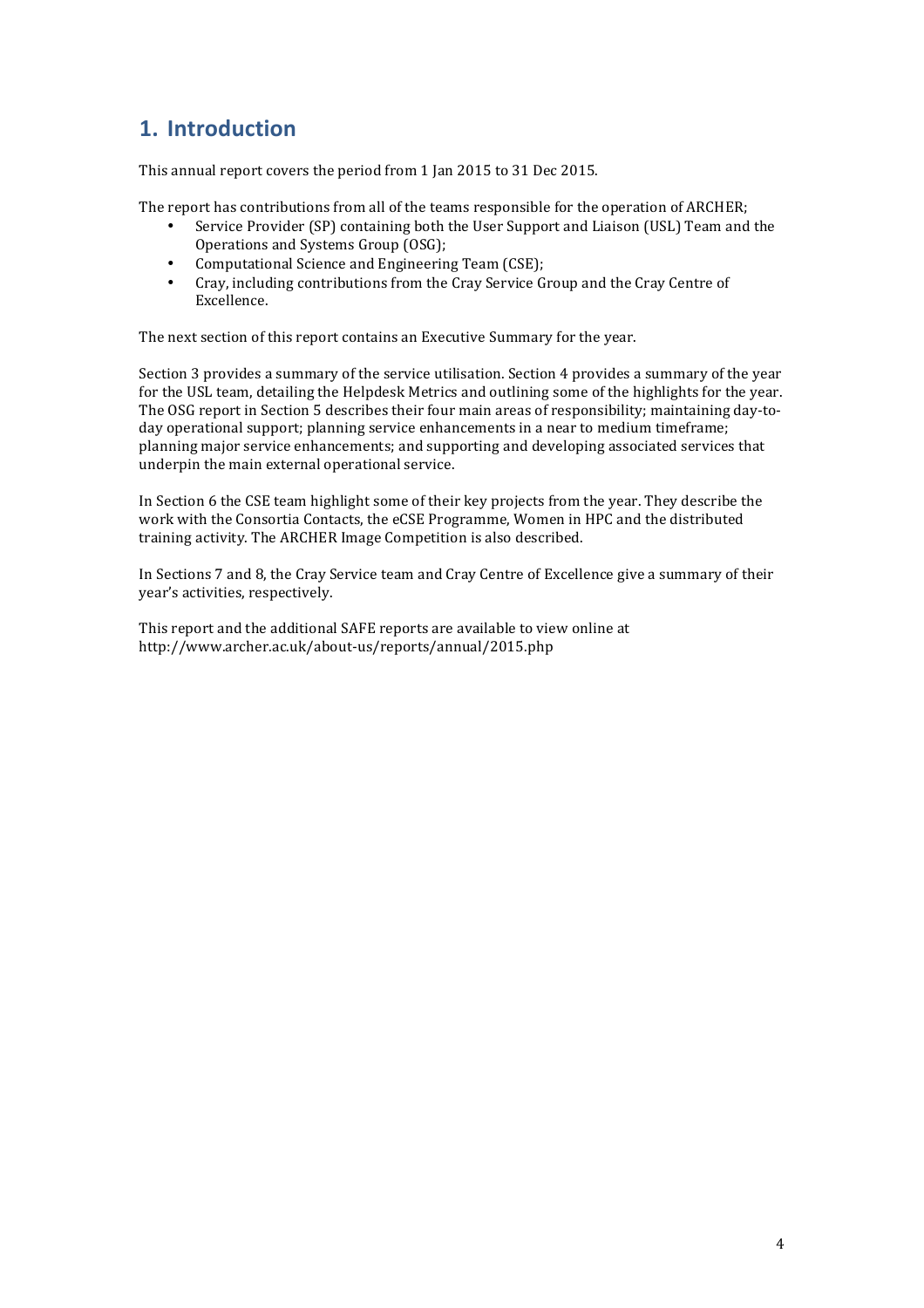## **2. Executive Summary**

The sections from the various teams describe highlights of their activities. This section gives a brief summary of highlights from the first year of the overall ARCHER service. More details are provided in the appropriate section of the document.

- Broadening Access to HPC: Increasing the applicability of, and broadening access to, advanced computing for UK research is of key strategic importance. The ARCHER service has piloted a number of initiatives aimed particularly at increasing the diversity of research on the system. The ARCHER Driving Test provides a simple way for researchers new to HPC to gain initial training in the field and a modest amount of HPC resource to explore the possibilities of HPC in their research. The eCSE programme has included software development effort prioritising research communities that are new to HPC to boost their software to a level where it can exploit facilities such as ARCHER.
- Business Case for Future Systems: The service has worked closely with the research councils to gather information to support the business case for future HPC investment. The SAFE system has provided an invaluable resource allowing us to analyse how ARCHER (and previous systems) is used and by whom.
- ARCHER Outreach Project: This project was funded by EPSRC in 2015 to promote engagement and diversity in UK HPC, demonstrate impact from ARCHER, and enhance outreach activities. In *engagement and diversity*, 2015 has seen the initiation of the ARCHER Champions HPC peer support initiative, expansion of the Women in HPC network, and development of a Faces of HPC diversity website. In *impact*, a number of case studies have been developed and published. In *outreach*: Wee ARCHIE has been developed, a portable HPC cluster designed to promote the national HPC service to young people and the general public at a series of UK-wide outreach activities.
- Major Incident Management: Technical and management staff from all service partners collaborated effectively to resolve the issues arising from the Lustre file system issues, and provided successful and innovative solutions to minimise the impact on users and their work. Many of these solutions have been incorporated as ongoing service delivery improvements providing a more robust service for the future. All service partners are participating in further initiatives to make further improvements to coordination and information sharing as well as improving the joint Major Incident Plan.
- Utilisation of the service has remained very high and has grown steadily through 2015. Although this has been a challenging year for the service due to issues with the Lustre file systems, positive collaboration between all service partners has minimised the impact on the users, maintaining a high utilisation level. The majority of the the compute cycles have been expended on jobs exploiting hundreds or thousands of cores, which are difficult to run on smaller HPC systems..
- In total, the Service dealt with around 8,100 queries during 2015, meeting all query targets. Resolving user queries promptly so that the resolution allows users to maximise their research on the service is only possible due to close and effective collaboration between all service partners.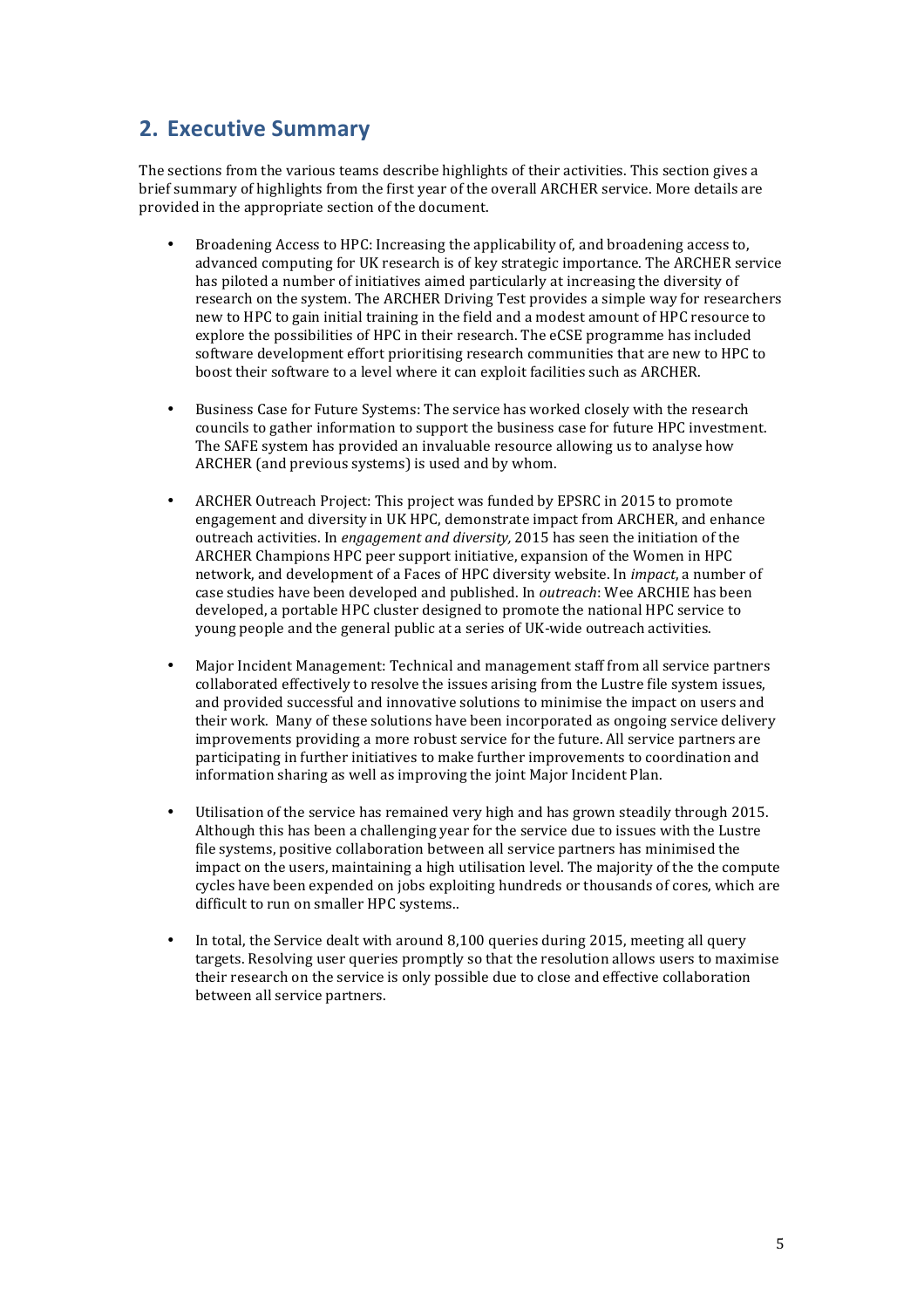# **3. Service Utilisation**

## **3.1 Overall Utilisation**

Utilisation over the year was 87% which is similar to the percentage utilisation for 2014> However, following the Phase 2 upgrade, which took place in late 2014, the capacity of ARCHER was increased by 60%.



## **3.2 Utilisation by Funding Body**

**Utilisation by Research Council** 80% **EPSRC Target** 70% Percentage of Research Council Allocation 60% Uncharged 50% Charged 40% 30% **NERC Target** 20% 10% 0% **EPSRC NERC** 

The utilisation by funding body relative to their allocation can be seen below.

This bar chart shows the usage of ARCHER by the two Research Councils presented as a percentage of the total Research Council allocation on ARCHER. The uncharged proportion for EPSRC includes the temporary project  $v01$  that was put in place during the filesystem issues.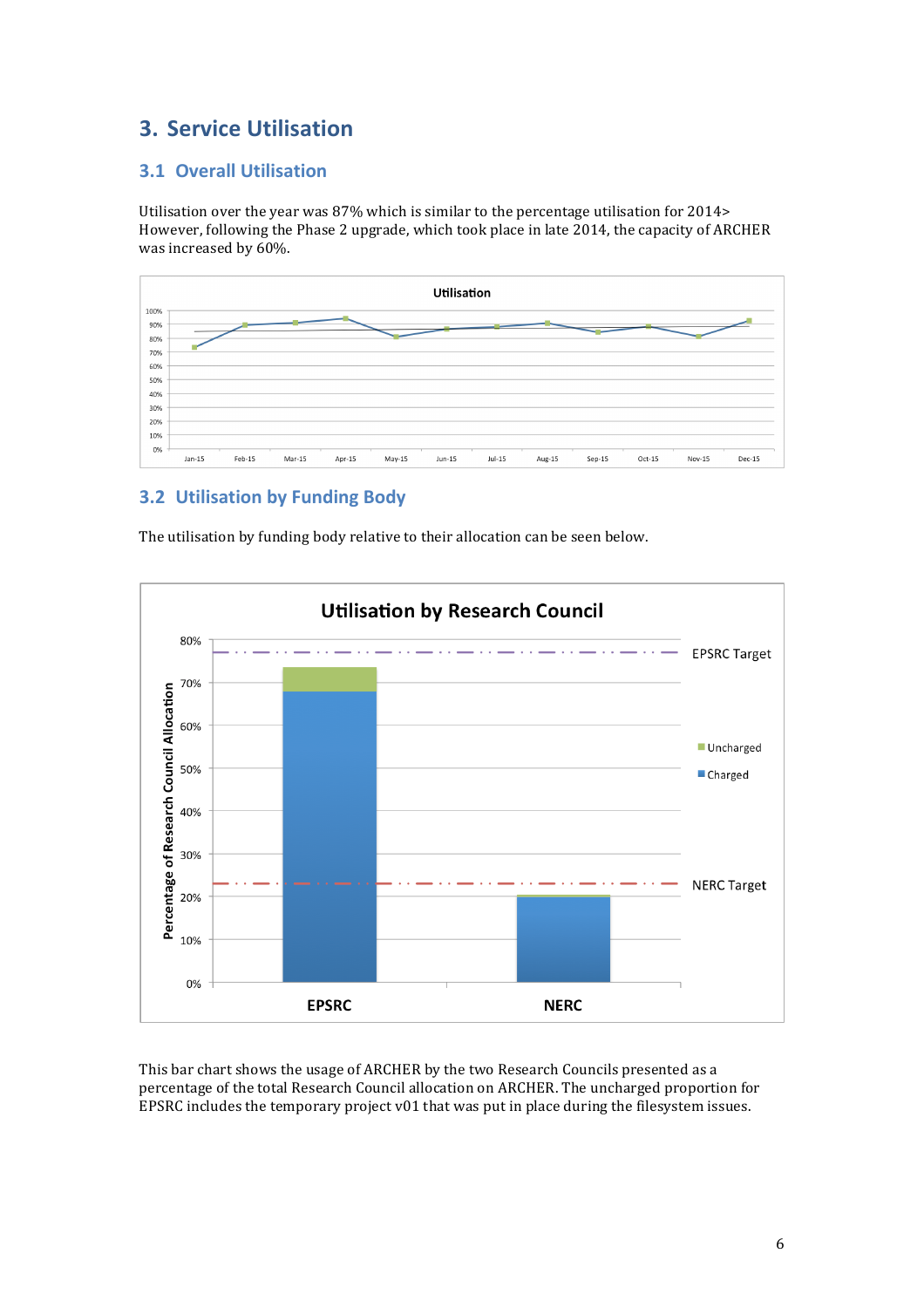## **3.3 Additional Usage Graph**



The following graph provides a view of the distribution of job sizes on ARCHER.

The graph shows that most of the kAUs are spent on jobs between 257 cores and 8192 cores. The number of kAUs used is closely related to money and shows how the investment in the system is utilised.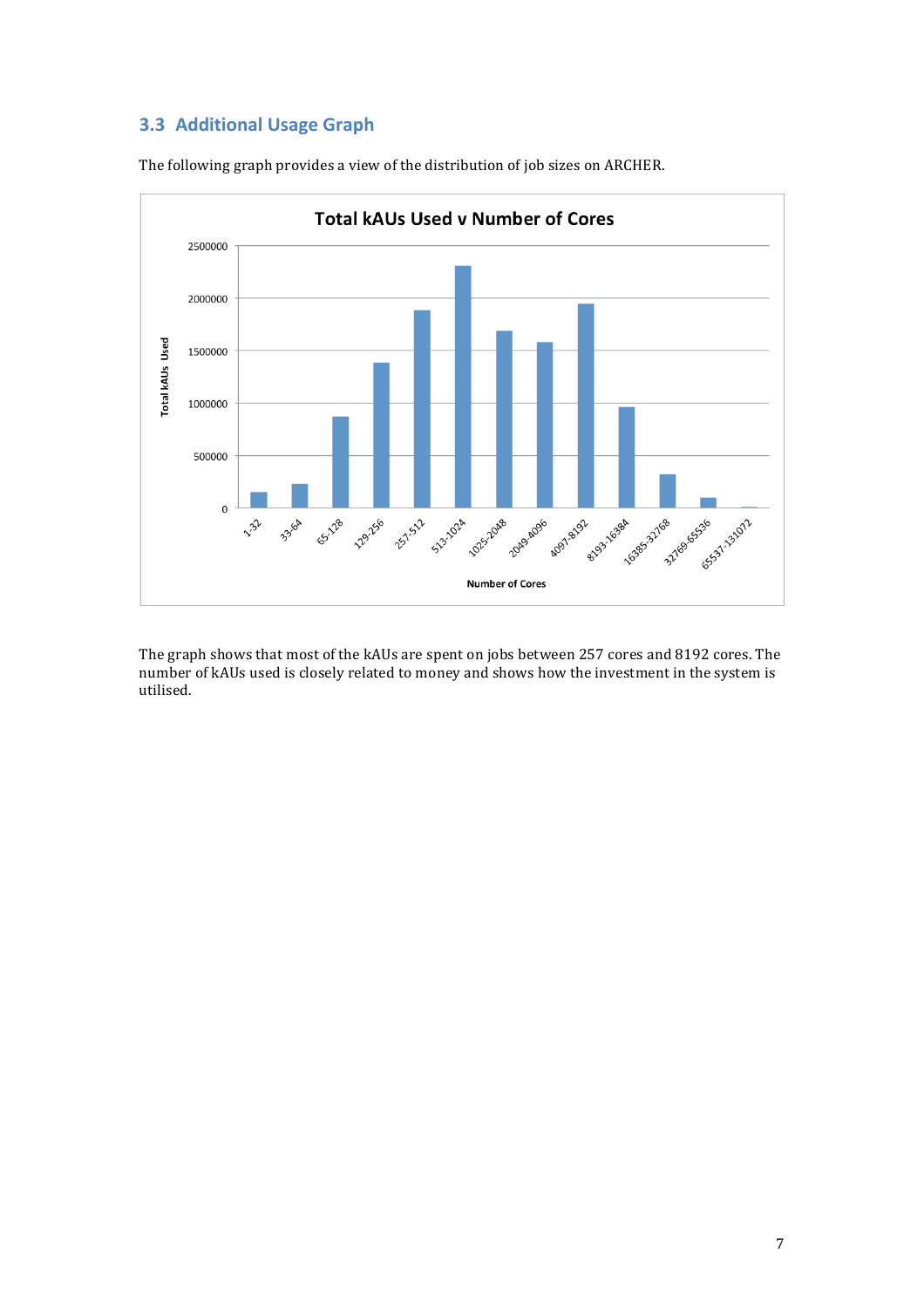# **4.** User Support and Liaison (USL)

## **4.1 Helpdesk Metrics**

#### **Query Closure**

It was a busy year on the helpdesk but all Service level agreements were met. A total of 7874 queries were answered by the Service Provider, and over 98.5% were resolved within 2 days. In addition to this, the Service Provider passed on 296 in-depth queries to CSE and Cray.

|                      | 15Q1 | 15Q2 | 15Q3 | 15Q4 | <b>TOTAL</b> |
|----------------------|------|------|------|------|--------------|
| Self-Service Admin   | 1722 | 1172 | 775  | 1564 | 5233         |
| Admin                | 654  | 616  | 408  | 601  | 2278         |
| Technical            | 118  | 91   | 67   | 87   | 363          |
| <b>Total Queries</b> | 2494 | 1879 | 1250 | 2252 | 7874         |

#### **Other Queries**

In addition to the Admin and Technical Queries detailed above, the Helpdesk also dealt with Phone queries, Change Requests, internal requests and User Registration.

|                             | 1501     | <b>15Q2</b> | <b>15Q3</b> | 1504   | <b>TOTAL</b> |
|-----------------------------|----------|-------------|-------------|--------|--------------|
| <b>Phone Calls Received</b> | 135 (41) | 100 (22)    | 104 (20)    | 92(14) | 431 (97)     |
| <b>Change Requests</b>      |          |             |             |        | 25           |
| User Registration Requests  | 313      | 214         | 220         | 302    | 1049         |

The numbers shown in brackets for the phone calls received are the calls resulting in new or updated queries. It is worth noting that the volume of telephone calls was low throughout the year. Of the 431 calls received in total, only 97 (22.5%) were actual ARCHER user calls that resulted in queries. The trend through the year has been a falling number of actual ARCHER calls resulting in a query. All phone calls were answered within 2 minutes, as required.

## **4.2 USL Service Highlights**

#### **File system issues and improvements arising**

Major service disruption was experienced in May and June due to Sonexion file system issues. In conjunction with work to resolve the issues, successful measures were put in places to minimize the user impact. Collaborative working between all service partners and carefully constructed and targeted user communication were key to this. The success of the measures could be seen in the  $83\%$  utilisation maintained during May and June with the temporary file space utilisation accounting for  $46\%$  of the utilization for the period. There were minimal user complaints received during the period of disruption and an appreciation of the effort taken to keep the service running from the user community.

Many of the measures devised and implemented to minimize user impact and downtime are now included as standard processes and functionality. Recommendations from the lessons learned reports are also being implemented. The measures implemented included:

- SAFE functionality to be able to lock job submission on a per-file system basis (this prevents users from wasting resources when their file space is not available for running jobs).
- Provision of temporary project space when a particular file system is unavailable to allow users who are affected by file system issues to keep running calculations if possible.
- Move to resilient package installation across all file systems to enable users to access packages independently of any particular file system being unavailable
- An improved coordinated Major Incident Procedure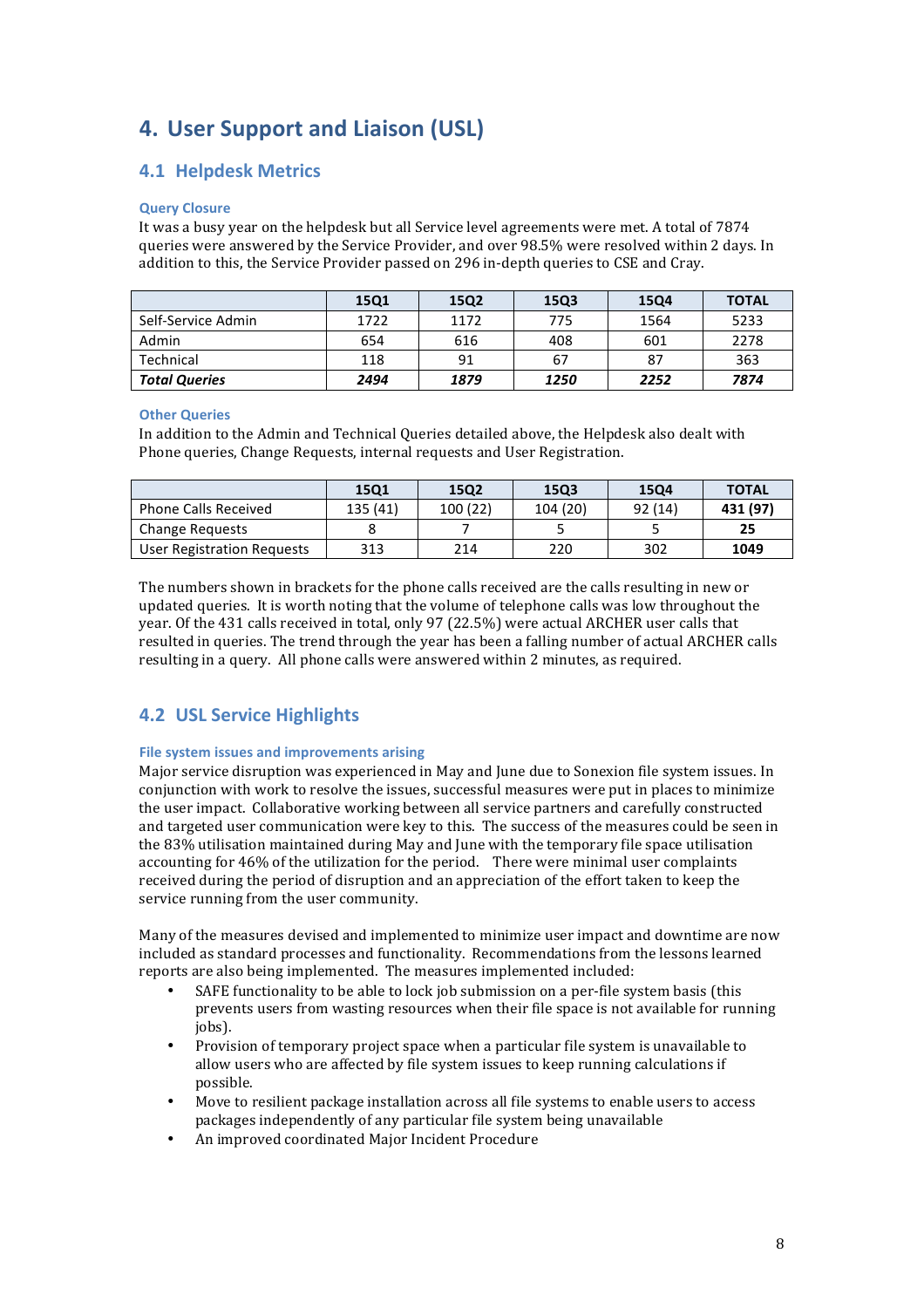#### **Period allocations for consortia and large research groups were successfully implemented and then staggered**

In Q1 of 2015, under the direction of EPSRC, 6 monthly period allocations were introduced. This was done to help ensure that projects used their allocations more evenly over the lifetime of the project. This change has had a positive effect, though the simultaneous ending of a large number of both EPSRC and NERC allocations in March 2015 caused the machine to be very busy. Since then the EPSRC project allocations have been staggered throughout the year to avoid a recurrence of this issue.

The impact of these changes have been measured using the Scheduling Coefficient report. These reports show no recurrence of the problems from March 2015.

#### **SAFE** changes

Changes have been made to SAFE this year to support service improvements. These include:

- The implementation of sub-project management allowing the PIs to devolve management of parts of a project to project managers;
- The move to an improved reporting engine to speed up the creation of user reports;
- The addition of career stage monitoring in particular to allow EPSRC to track the number of early career stage researchers:
- And, the implementation of automatic tweeting of user mailings to increase the mailing delivery options.

#### **UK-Federation authentication to SAFE implemented**

UK-Federation authentication to the SAFE was implemented allowing users to authenticate with the same credentials as for their home institution. The impact of this was to reduce the number of credentials that the user needs to remember and troubleshoot. 215 users have signed up to use this functionality to date.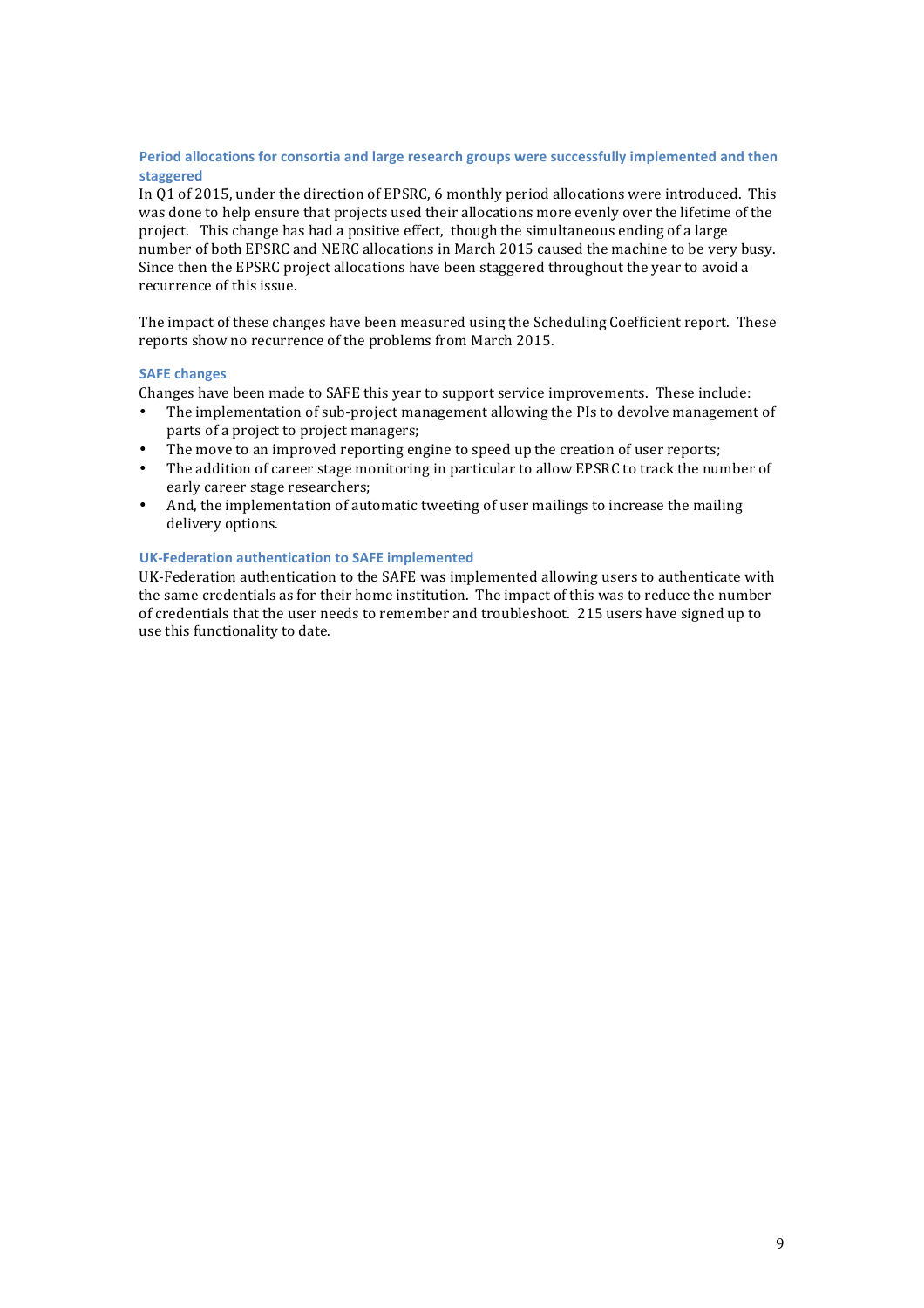# **5. Operations and Systems Group (OSG)**

#### **5.1 Service failures**

There were no service failures in the period as defined in the metric.

#### **5.2 OSG Service activities**

Principal activities undertaken (in addition to day-to-day operational cover) included:

- (1) Operating system and applications software support:
	- a. planning and implementing CLE 5.2 upgrade on the XC30;
	- b. installing regular compiler and programming development upgrades;
	- c. supporting OS enhancements to external login nodes.
- (2) Resource management:
	- a. PBS queue enhancements such as the SHORT development queue and further support for creation of advanced reservations;
	- b. assessing and monitoring problems with the job scheduling cycle.
- (3) Storage:
	- a. significant involvement in the handling of major storage problems encountered during the year;
	- b. upgrade of Sonexion (lustre) filesystem software;
	- c. further integration of the RDF into the operational environment.
- (4) System monitoring:
	- a. further enhancement of use of external monitoring tools such as Nagios and OMD;
	- b. expansion of internal system health checks.
- (5) System administration:
	- a. development and expansion of automated ticket handling;
	- b. refinement of locally-developed systems administration tools;
	- c. integration of the RDF data-analysis cluster into the wider operational configuration.
- (6) Communications:
	- a. installation and configuration of multiple 40G connections to JANET core network;
	- b. further hardening of internal ACF networks that underpin both external operational and internal secure management services.
- (7) Service support systems:
	- a. further development of automated failover of hypervisor-based virtual servers that provide resilient services such as SAFE, website and wiki.
- (8) Supporting Cray hardware operations:
	- a. providing additional on-site support for Cray personnel during major hardware upgrade operations (such as the optical cable re-work).
- (9) Security:
	- a. implementing enhancements to security monitoring;
	- b. installing Cray-supplied security field notices;
	- c. providing additional hardening of security measures specific details are not available for obvious reasons.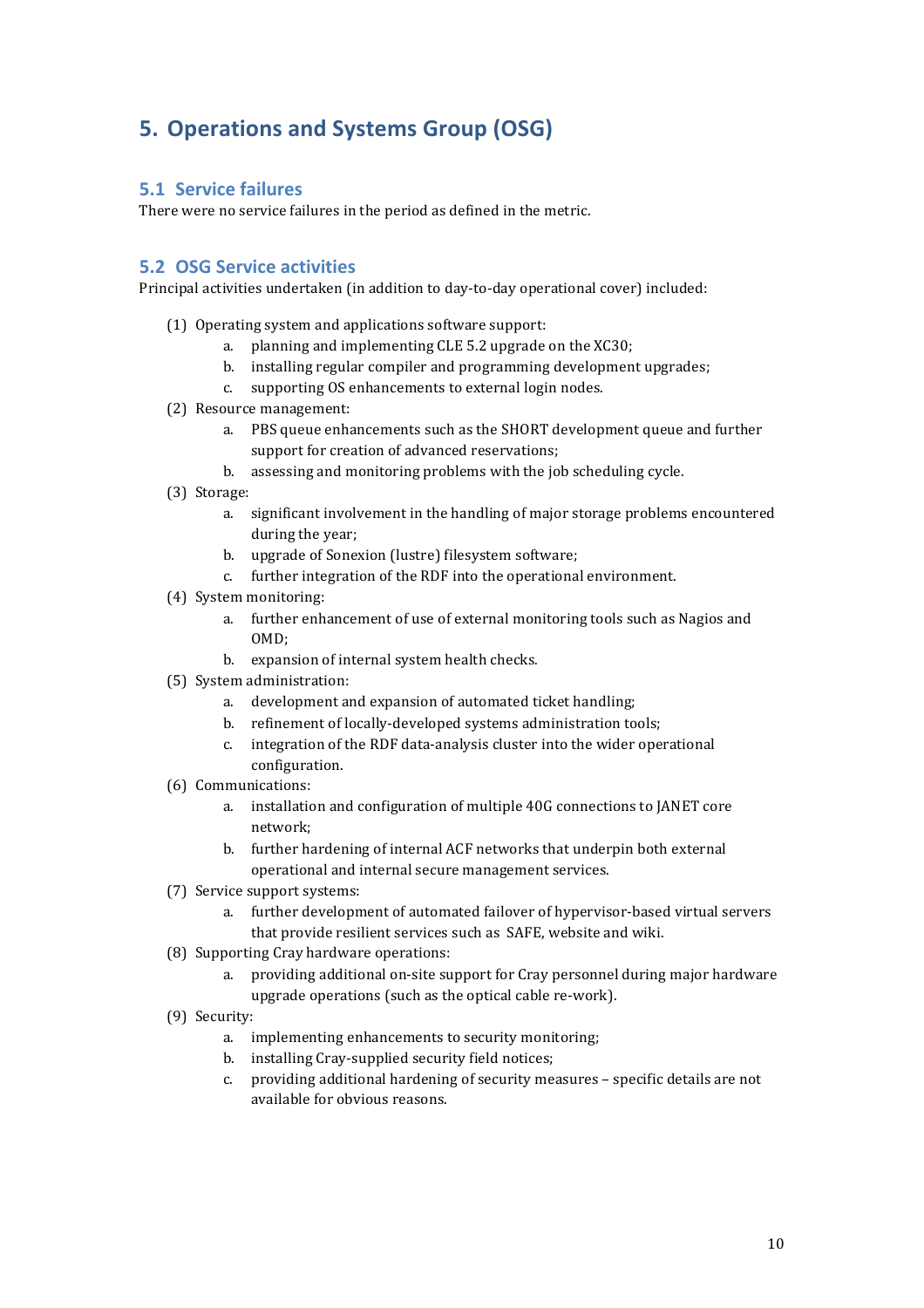# **6.** Computational Science and Engineering (CSE)

These are selected highlights from the CSE Service during 2015. Full operational details on the CSE service (including metrics) can be found in the quarterly reports on the web.

#### **6.1 Best Practice for Data Management on ARCHER**

The amount of data required and produced by modeling and simulation is increasing year on year. This is reflected in the fact that data management and file system (IO) performance are now major concerns for many ARCHER users. Until relatively recently, neither of these were issues that concerned the majority of users. There is a lack of generally-available material on these topics for HPC users and it also tends to be an area where many HPC users have little expertise or experience.

In the second half of 2015, the CSE service focused on providing a set of practical resources for ARCHER users with the aim improving their data management and/or IO performance on ARCHER and the RDF. We provided both general advice, and advice targeted at specific application users where we are aware of particular issues with data management. In particular, we have produced:

- Data Management Guide on the ARCHER website, covering:
	- $\circ$  Archiving data to the RDF
	- o Data transfer between ARCHER and the RDF o Data transfer to/from external sites to ARCH
	- Data transfer to/from external sites to ARCHER and the RDF
	- $\circ$  Different ARCHER and RDF file systems and their use
	- White Paper on Performance of Parallel IO on ARCHER:
		- o Initially covering MPI-IO performance on ARCHER Lustre file systems
		- $\circ$  Currently expanding work to look at NetCDF and HDF5 performance
		- $\circ$  Working with the DiRAC facility to comparing performance across different file system and vendor architectures
- Webinars:
	- o Data Management: best practice in using tools to manage data on ARCHER and the RDF, including how to efficiently move data between the different file systems.
	- $\circ$  Using OpenFOAM on ARCHER: the popular Open Source CFD software OpenFOAM has particular issues with the numbers of files it can produce when run in parallel. This webinar raised awareness of these issues in the user community and provided advice for how to deal with the problems.
	- $\circ$  Lustre and IO Tuning: provided a description of the ARCHER Lustre file systems, where users may see issues with performance, and tips for getting best performance out of the file systems depending on your usage pattern.
- Training:
	- o Data management and IO performance best practice has been built into our Introductory face-to-face courses and the online ARCHER Driving Test.
	- $\circ$  Advanced material on parallel IO performance has been used as the basis of the Efficient Parallel IO on ARCHER course run in December 2015 in Oxford.

### **6.2 The ARCHER Driving Test: encouraging new users on to the ARCHER service**

The ARCHER driving test was launched at the start of the year to give a mechanism for new users easily to gain access to the service whilst also ensuring that they had enough knowledge of HPC to make use of their ARCHER account. The test at https://www.archer.ac.uk/training/coursematerial/online/driving test.php comprises 20 questions chosen randomly from a bank of 60, distributed to ensure coverage of all aspects of the system: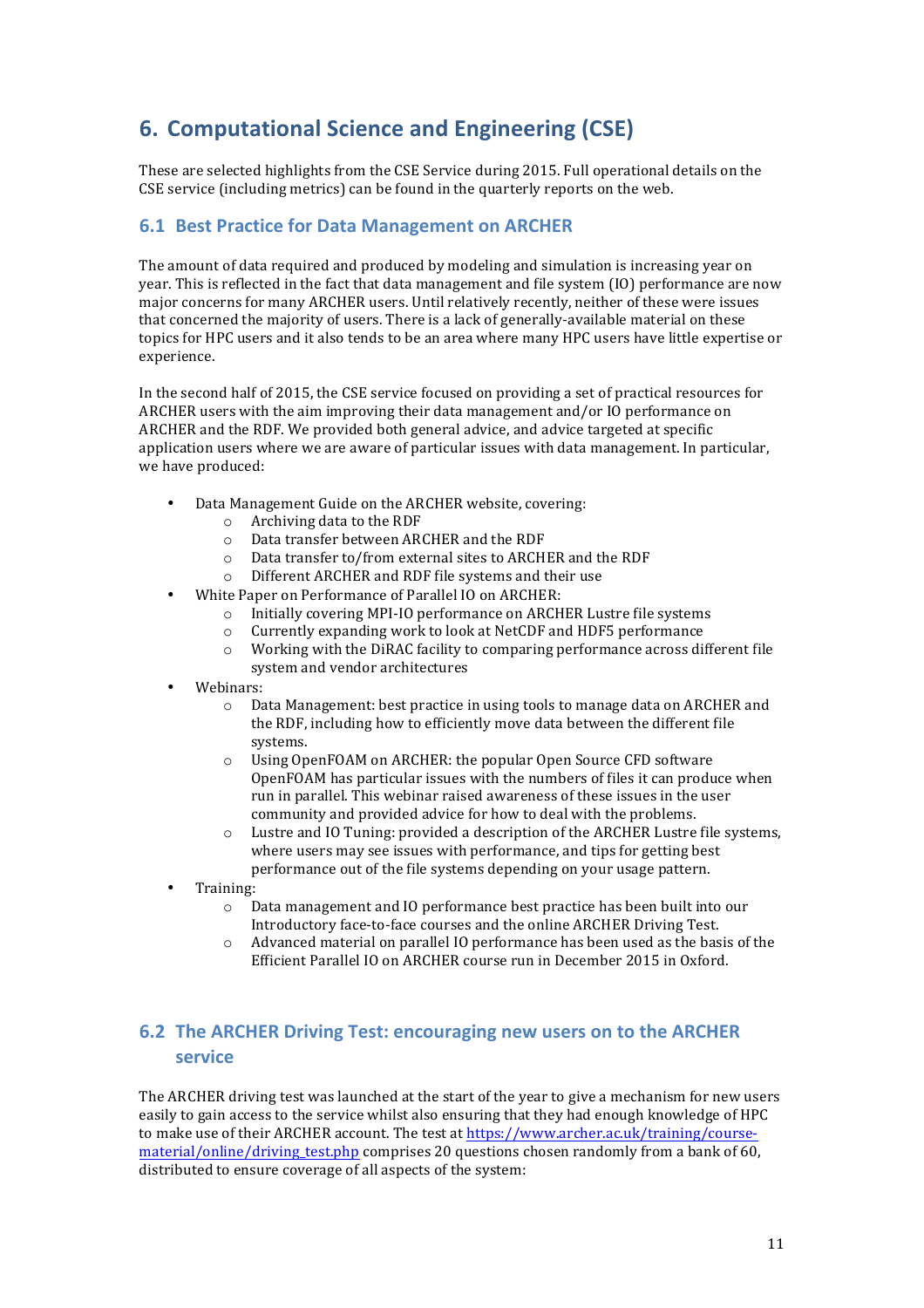| Category        | # questions |
|-----------------|-------------|
| Hardware        |             |
| I/O             |             |
| Programming     |             |
| Compiling       |             |
| PBS             |             |
| Running jobs    |             |
| Random category |             |
| <b>Total</b>    |             |

It is also supported by online training material including slides and video lectures addressing all the areas covered by the test. The test is promoted at ARCHER training courses and also mentioned on the email sent to all attendees after the course is finished where we encourage them to fill in the feedback form.

In the first year, the test was successfully completed by 122 people, 82 of whom have gone on to obtain accounts on ARCHER; those passing the test are sent a certificate of completion. After an initial burst of interest, take-up has remained very consistent throughout the year:



It is interesting to note that, from Q2 onwards, almost all new users have become active users (i.e. have submitted compute  $\{obs\}$ . In total, some  $34,600$  kAUs have been spent by these  $62$ users, an average usage of around 560 kAUs; a typical active user is therefore spending almost half of their total allocation of 1,200 kAUs.

The driving test has been a great success and shows every sign of continuing to attract new users for the remainder of the ARCHER service.

## **6.3** Wee ARCHIE: a Raspberry Pi cluster to educate the next generation of **HPC users**

The ARCHER Outreach project aims to engage new communities and the next generation to take advantage of HPC technologies. However, one common problem in reaching out to these communities is helping them to understand the relationship between everyday computing, be it through a tablet, laptop, or smart phone, and supercomputing or 'high performance computing'. The ARCHER team appreciates the importance of helping everyone to understand how HPC can improve their science, allow the community to do complete more science, and also to ensure that the next generation understands HPC is a tool for all, not just the few lucky enough to work at an institution with an HPC resource. So we developed Wee ARCHIE.

Wee ARCHIE has been designed and built to help explain what HPC is, the difficulties in using such technologies but also the possibilities available when using HPC platforms. While Wee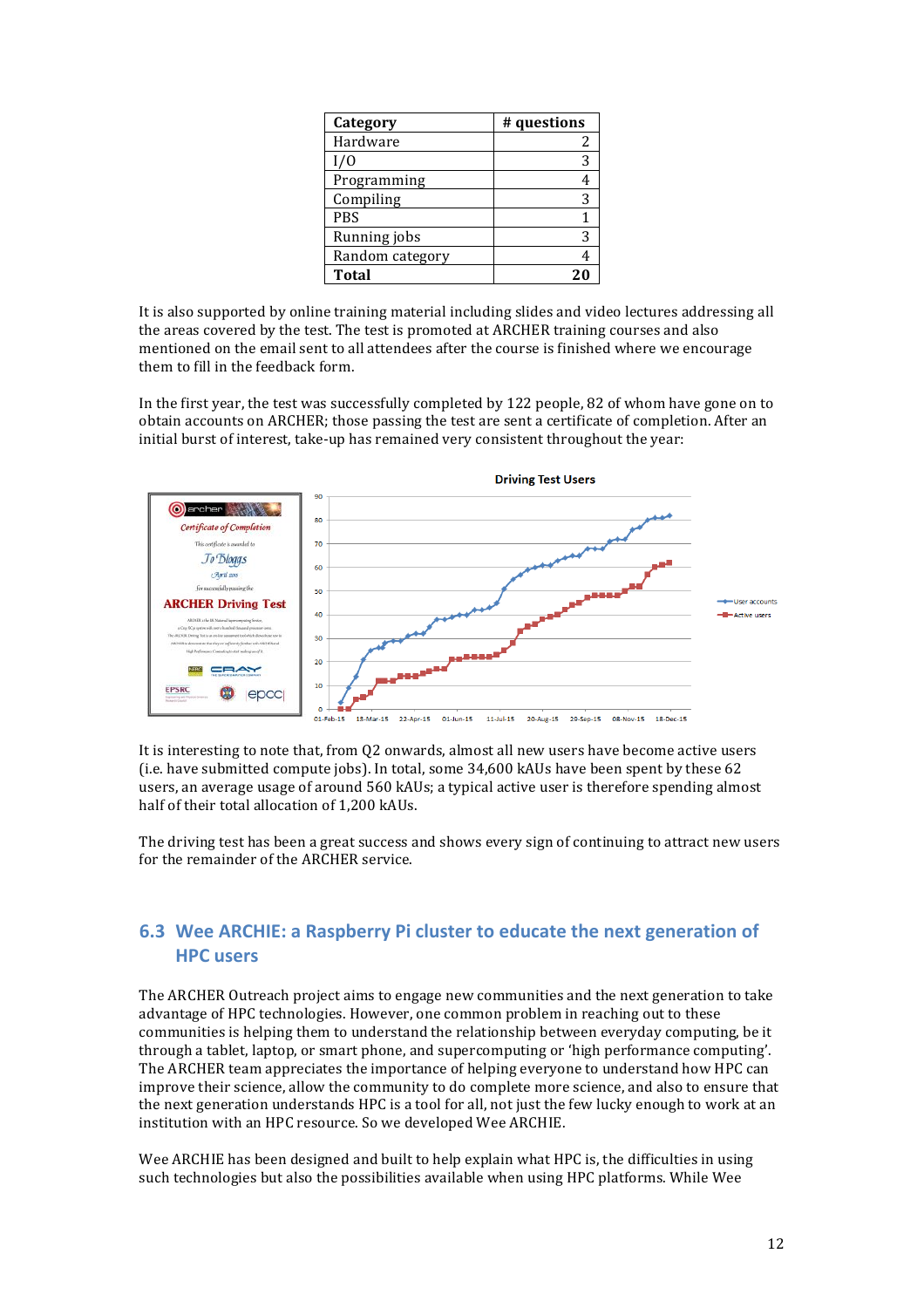ARCHIE is only a model of a real HPC cluster, it has all the key components. The cluster consists of 18 Raspberry Pi 2s, each of which has four cores, simulating the idea of a node, each with four cores. The cluster has been designed to enable explanation of the hardware and how the components are connected and interact. The processors, switches, power supply units and networking cables are all visible through a Perspex case, which is designed to be highly portable enabling us to take it to outreach events around the UK. Each Raspberry Pi has also been fitted with an LED array to allow us to show when the Pi is active and future code development will allow us to show the load on each 'node', enabling us to teach people about the importance of load balancing.

The design plans for the Wee ARCHIE cluster will be made available online in 2016, enabling anyone to purchase and build their own cluster. We will also be developing a range of software to highlight the advantages and also the difficulties of using HPC and the importance of using the right tool for your problem.

Wee ARCHIE will be taken to a series of outreach events in 2016 including the Big Bang Fair at the NEC, Birmingham in March 2016.

#### **6.4 Women in HPC**

Women in HPC, started in 2013, with the official launch in April 2014, and has become an internationally recognised name in the last year. In 2015, the Women in HPC initiative went from the two events held in 2014 to seven different events in 2015, the launch of a new website, the signing of our first international Women in HPC partner organisation and winning the HPCWire Readers Choice Award for Diversity.

During the last year, Women in HPC has participated in three international conferences: PraceDays15, Dublin, Ireland; ISC 2015, Frankfurt, Germany and Supercomputing 2015, Austin, USA. At each conference we have had an array of events, including 'Bird's of a Feather' discussions, workshops, training sessions and networking receptions. In September 2015, Women in HPC ran the first ever Women in HPC careers event in collaboration with BCSWomen, in London, bringing together leading women working with HPC in the UK to discuss career opportunities with early career women interested in a career in HPC or looking for a new direction to follow within the HPC community. The day culminated with a speed networking session, which despite many being apprehensive of, was the best-received activity of 2015.

At ISC 2015, Women in HPC signed an agreement with Compute Canada as the first international partner to work with Women in HPC. The partnership enables the establishment of a Canadian Women in HPC chapter organisation which will run training events and networking sessions aimed at the Canadian HPC community, and sharing information and ideas with Women in HPC. This is a model that Women in HPC is in the process of developing, with the plan to establish chapters and partnerships around the globe providing the opportunity for women in the HPC community to network internationally as well as the opportunity to encourage other women to move into a career within the HPC community.

In 2016, Women in HPC is set to expand, signing up additional international and regional partners to establish best practice in broadening participation in the HPC community around the world. We will also be working with a variety of conferences as well as expanding our dissemination activities.

#### **6.5 Competitive eCSE Programme**

The embedded CSE (eCSE) programme provides funding for 14 FTEs embedded directly into the scientific community through a series of competitive, peer-reviewed calls. 2015 saw a high  $d$  demand from the community for funding, resulting in a very high quality threshold. Over the course of the six calls, 54 projects have been funded. These projects have made a significant impact on the quality and performance of the software suite on ARCHER – more than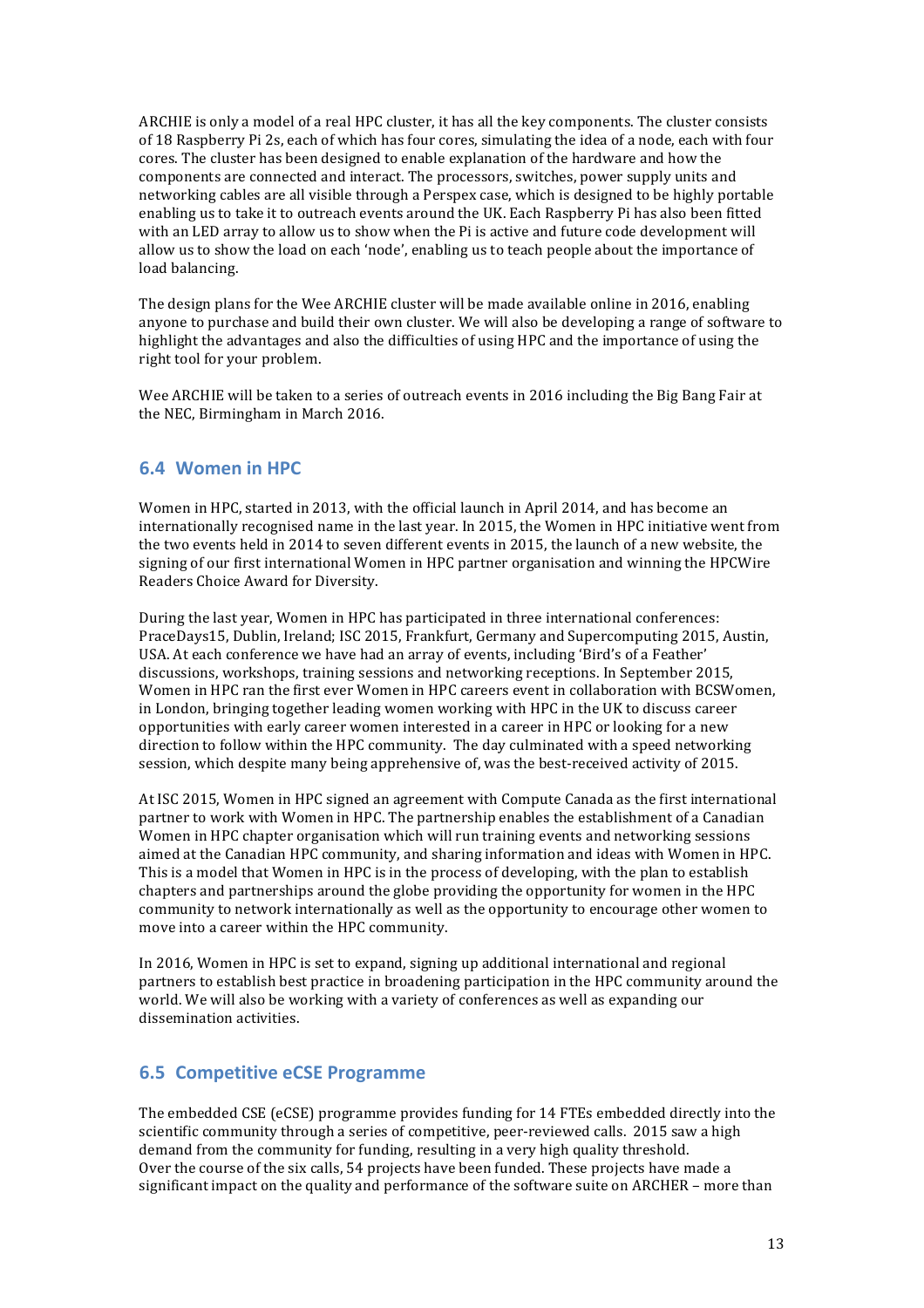ten of the most heavily used codes on the system have benefitted from eCSE investment effort. This in turn has facilitated greater scientific output and impact, allowing previously untenable science.

The programme has a focus on early career researchers and on developing the UK software skills base. The distributed and embedded nature of the programme allows for this skills development to be spread across the whole of the UK, and a key highlight of the programme has to be the fact that staff from  $\sim$ 30 institutions from a wide geographical distribution have benefitted from eCSE investment. Coupled with this, we will have early career researchers observing at future panel meetings. The aim is to give them a better insight into the mechanism of selection to assist in their future preparation of funding proposals.

A final highlight is the successful new communities programme that encourages proposals from new communities, looking to enhance the diversity of science being carried out on ARCHER. Over the three eCSE calls that have included this initiative we have received thirteen new community applications.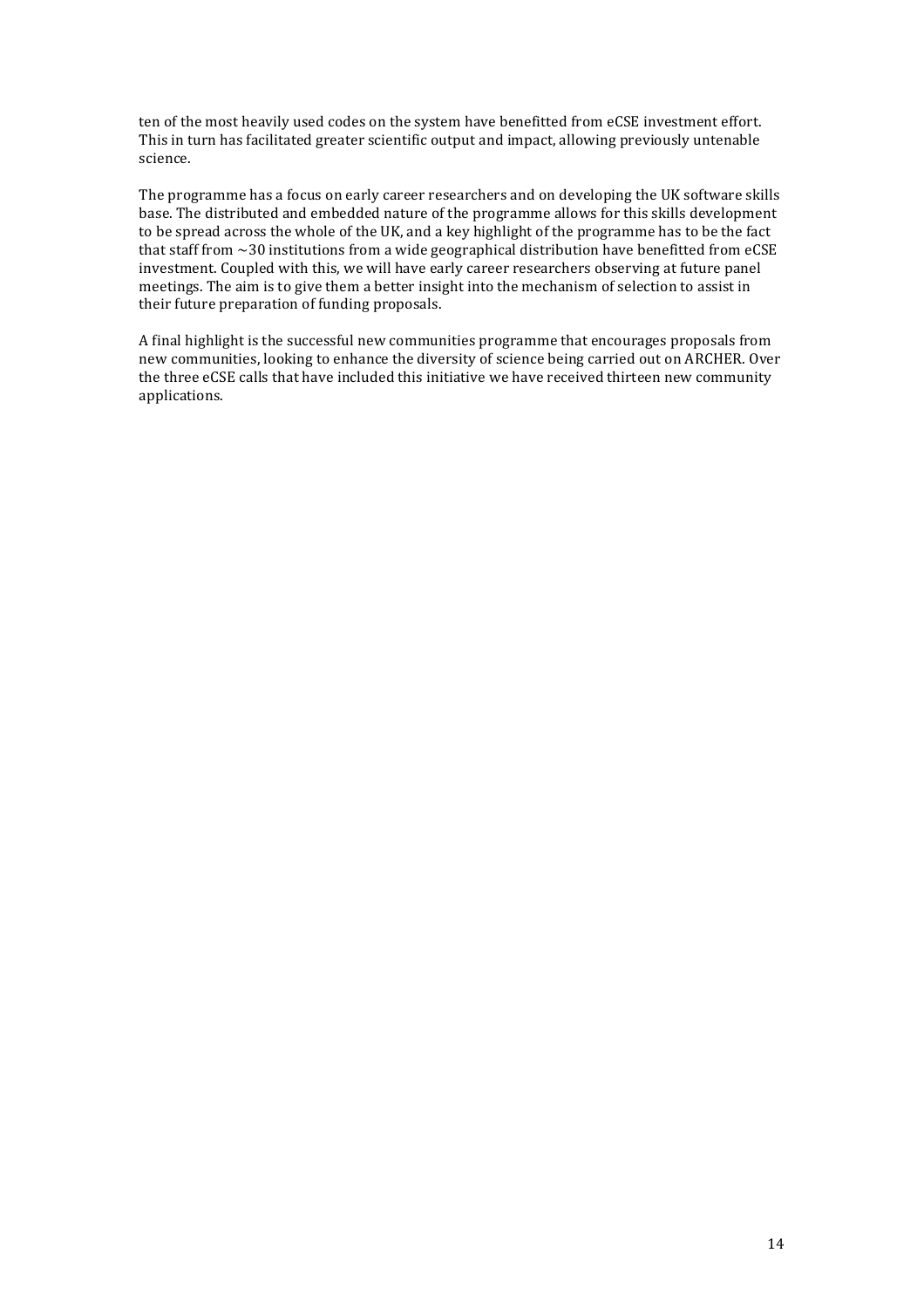# **7. Cray Service Group**

### **7.1 Summary of Performance and Service Enhancements**

2015 has been another strong year for the ARCHER service. Overall system reliability and utilisation of resources have continued to be at a high level. Where technology areas have performed below the high standards expected, corrective action has been taken to resolve issues with the minimum amount of disruption and after careful consultation with service partners. More details of specific technology failures can be found in the table and associated descriptions below.

## **7.2 Reliability and Performance**

The performance and reliability of the hardware and software technologies underpinning the ARCHER service continues to be of a high standard. New versions of software that provide feature enhancements and bug fixes to the user community are continually under development and are then being implemented on the ARCHER service following periods of evaluation on appropriate test platforms.

Large, complex HPC systems such as ARCHER are not immune from technology failures but under most circumstances those failures can be managed by utilising well-designed resiliency features and robust configurations.

On occasions, technology failures do result in impact upon the user community. The most significant technology area of the ARCHER service where issues were encountered in 2015 was in the parallel lustre filesystem and associated storage components. Acknowledging that improvements could be made in both hardware and software areas of the storage subsystem, these improvements were forthcoming and integrated with a minimum of disruption to the user community.

## **7.3 Service Failures**

Seven unscheduled incidents classified as full service failures were encountered during 2015. As can be seen, six of these failures occurred in the first half of the year with a much-improved performance and only a single service failure in the second half of the year.

| Incident       | Date         | <b>Description</b>                                               |
|----------------|--------------|------------------------------------------------------------------|
| 1              | $08$ -Jan-15 | System reboot required following storage controller failure      |
| $\mathcal{P}$  | 06-May-15    | Storage failure on lustre filesystem /fs3.                       |
| 3              | 07-May-15    | Storage failure on lustre filesystem /fs2                        |
| 4              | 13-May-15    | System reboot following PBSPro batch system server failure       |
| 5              | $10$ -Jun-15 | System reboot following a failure in the system bootraid device. |
| 6              | $30$ -Jun-15 | Running user work lost following PBSPro batch system becoming    |
|                |              | unresponsive                                                     |
| $\overline{7}$ | $06-0ct-15$  | System reboot following unintended initialization of system      |
|                |              | components                                                       |

The details of these seven technology service failures were:

One service failure due to a lustre storage controller fault requiring a system reboot to clear.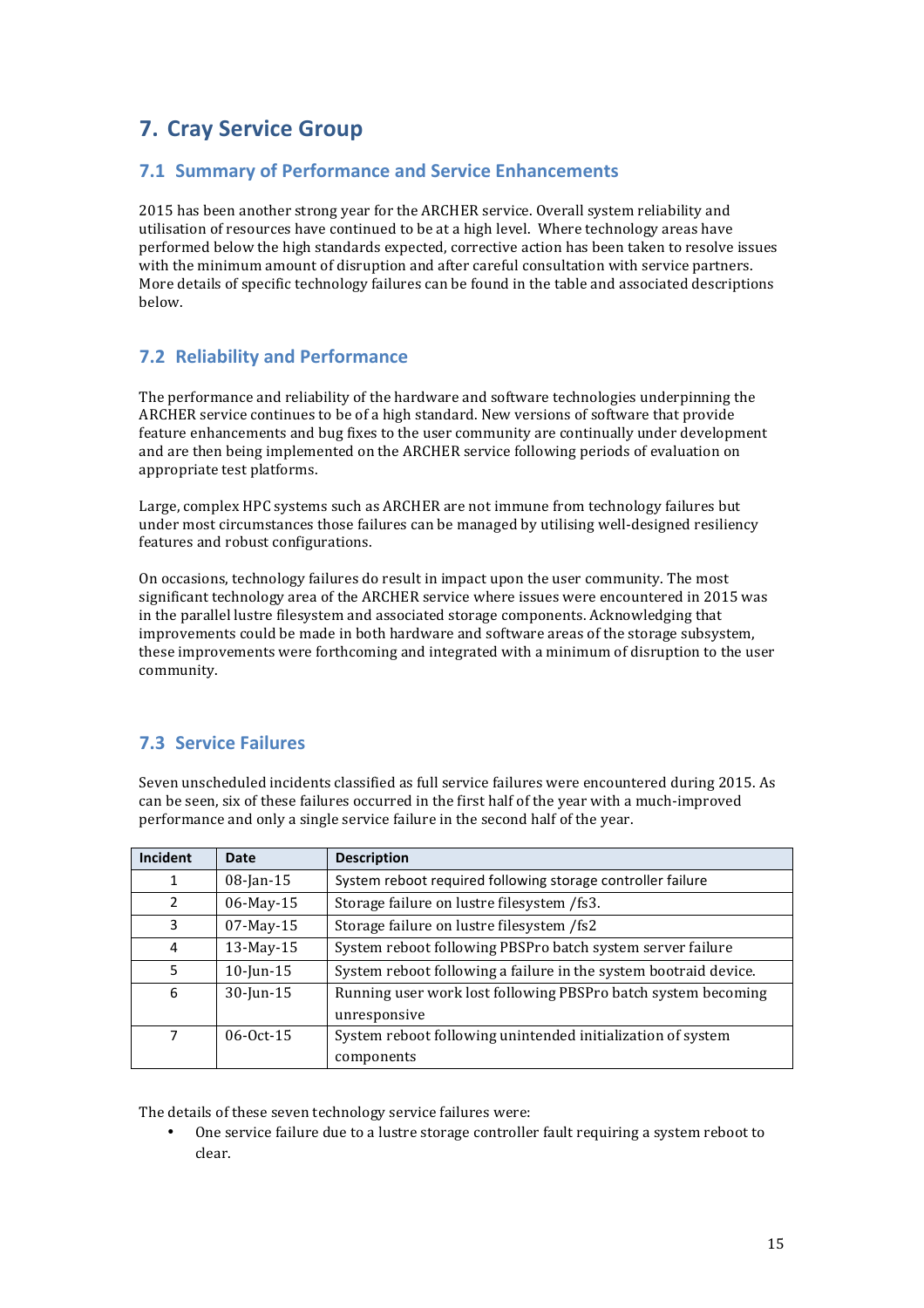- Two service failures occurred due to multiple storage component failures affecting two different lustre parallel filesystems.
- Two service failures due to problems related to the PBS Pro batch subsystem which caused the loss of running user work.
- One service outage due to a controller failure in a bootraid device, which houses the operating system filesystems for the ARCHER service.
- One service failure was caused by the accidental use of an initialisation command on system components.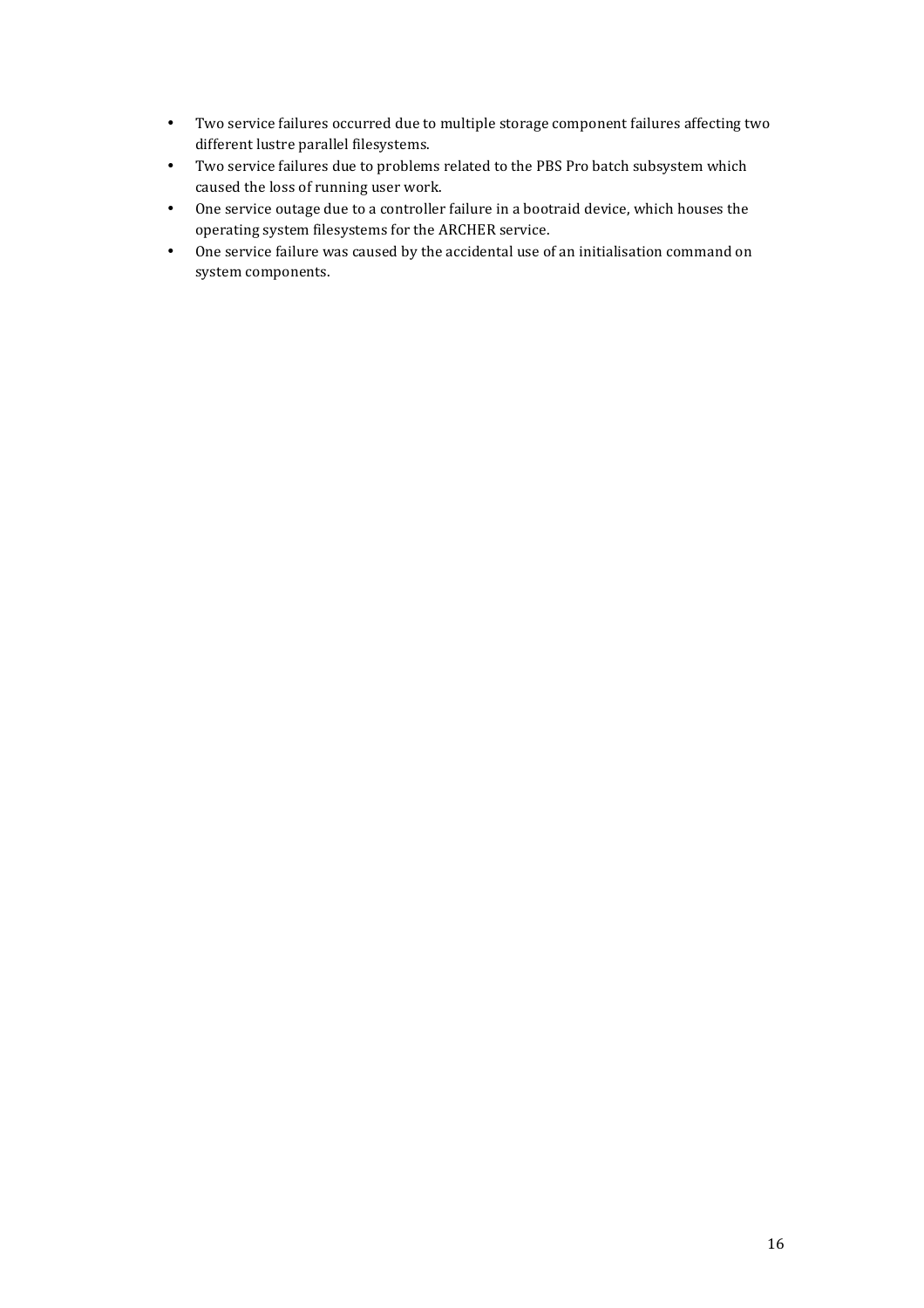# **8.** Cray Centre of Excellence (CoE)

Michael Neff joined the CoE and brings specific expertise in computational chemistry to the CoE.

#### **8.1 CoE Project Highlights**

#### **HIPSTAR**

A case study was produced on some previous work done by the CoE on the HiPSTAR code from the University of Southampton. In a previous CoE project, OpenMP was added to HiPSTAR improving the code scalability considerably. This OpenMP work was then used as a basis for an OpenACC port of the application (done in conjunction with the users by the ARCHER and ORNL CoEs). The OpenACC port of the application allowed the users to run HiPSTAR to very large scale on the Titan system at ORNL, and form a collaboration with GE in this work. This work has been documented in a Cray case study - http://www.cray.com/sites/default/files/XC30-ARCHER-HiPSTAR-0315.pdf. 

#### **ONETEP**

We expended a small amount of effort during the year (via other UK Applications Staff) supporting a Poisson-Boltzmann Equation solver for ONETEP (in collaboration with The University of Southampton). An eCSE proposal for further work with ONETEP and CASTEP is about to be submitted and it is our intention that continuing support from the CoE would be provided if the project was to be funded.

#### **HADOOP/Spark**

The CoE was involved with a project with users from the University of Nottingham to look into the potential of analyzing data generated by molecular dynamics applications with Hadoop. The general aim here was really a proof-of-concept study to understand what can be done with Hadoop technologies in processing of HPC data. For this project, the CoE brought in experts in MapReduce and Spark from Cray's Data Analytics division. In April, work started on a basic Hadoop application with subsequent initial testing. This work was highlighted in a Cray Case Study.

#### **PDNS3D**

The CoE investigated a performance problem with the PDNS3D code. The coarray implementation was not performing well relative to the MPI implementation. The CoE used an expert from the US Cray Performance team to continue investigating this. He found a performance issue with the Cray compiler that disadvantages the coarray version of the code at all scales. This issue was resolved and subsequent analysis showed that the halo-swap communication patterns are implemented differently in the MPI and coarray versions. The results were communicated at the end of the year and we hope to discuss them further in the near future.

#### **8.2 Filesystem and I/O**

The CoE was engaged to understand the adverse effects reported by users as a result of filesystem rebuilds. Working with the Cray team onsite, we performed a detailed investigation of individual storage unit (OST) performance and were able to determine the cause of the adverse performance. As part of this work, we were also able to show that the tuning of both raid-check and the rebuild process was working to the extent that applications would be less impacted when these operations were throttled. Filesystem tasks are now much less intrusive as a result of software improvements and configuration of raid-check and rebuild operations.

As part of this effort the CoE also started to engage with the NCAS community, were given access to the NCAS Puma service, and have been able to run a representative UM job on ARCHER via that service. Initial investigations concentrated on the I/O server configuration and this is a topic that we hope to revisit in the future. The direct investigation of NCAS UM jobs became less relevant